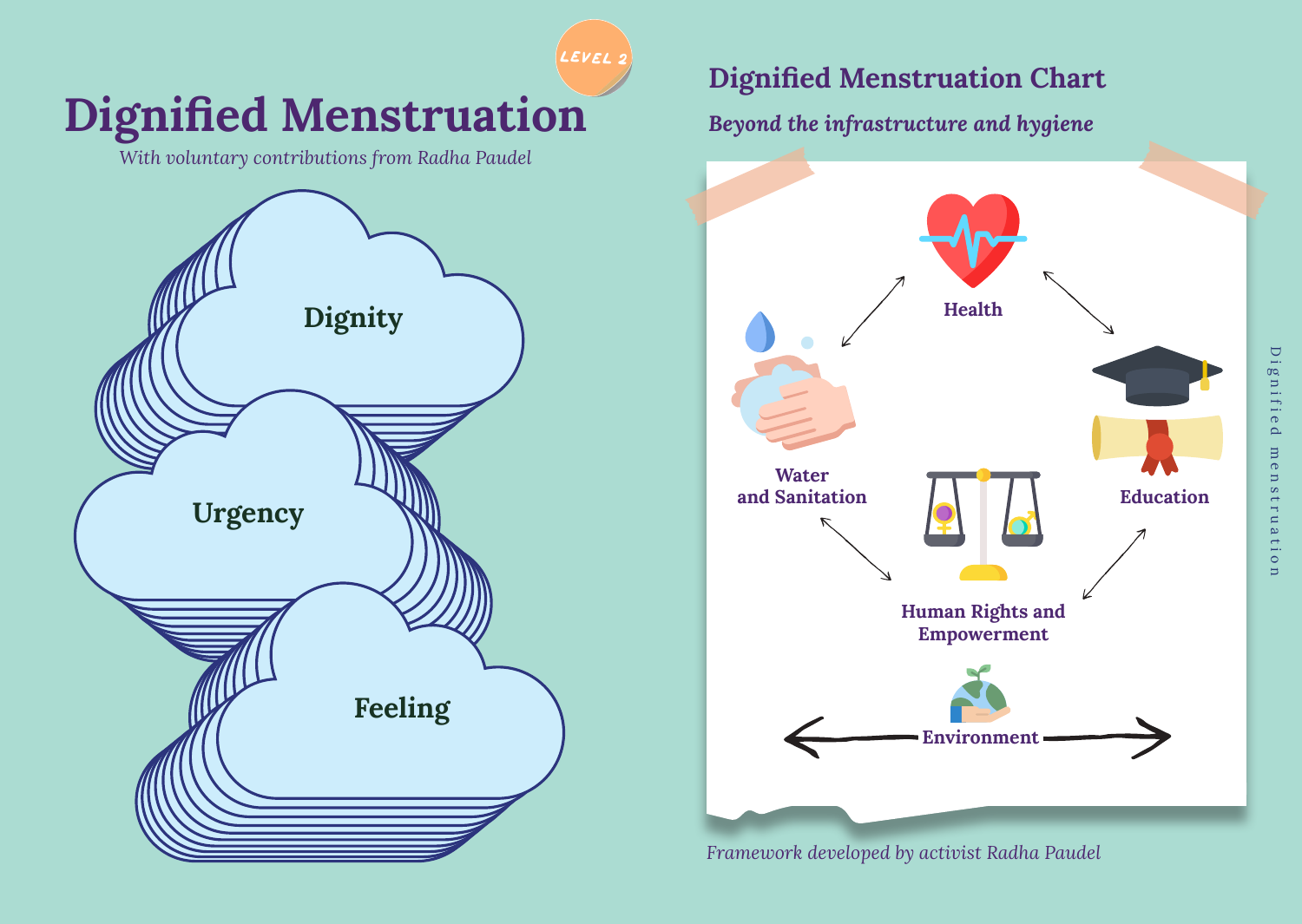# **Dignity During Menstruation**

## *What is dignified menstruation?*

Dignity is the right of a person to be valued and respected for their own sake, and to be treated ethically whether or not they are menstruating. Being shamed into thinking that you are less valued and respected because of a natural process like menstruation is a direct cause of undignified menstruation. Regardless of aspects like class, religion, and race, menstrual stigma and restrictions are practised to varying degrees globally. A key role in breaking this is understanding that menstrual blood is not impure and that menstruation is a biological milestone for women.

Misunderstanding periods and the fear of menstrual blood leads to restriction on things like mobility, food, and activities. This can lead to long term negative consequences in people's lives as they are menstruating. This can lead to both physical and psychological suffering manifested at various levels such as feeling disgusted, shocked, surprised, low, absent in school/work, etc. People should be able to have periods without it disrupting their daily lives every month.

Within the topic of period poverty and menstrual exclusion, a lot of the focus is placed on menstrual hygiene, period products, and the tax placed on menstrual products. While these are important elements to tackle, they do not guarantee dignified menstruation. More effort needs to be placed in acknowledging and educating society to view menstruation through a lens that does not involve any stigma, taboo, or discrimination.

For example, in order to improve access to education, the Kenyan Government has been distributing menstrual products to all school girls since 2017. While in theory,

this should have made great leaps in dissolving menstrual exclusion, shame, and stigma, there is more to be done. In September 2019, a 14-year-old schoolgirl who had her first period during school lesson was reportedly branded 'dirty' and expelled from the classroom. Due to being ridiculed by both her teacher and the boys in her class, the girl's mother said her daughter took her own life after she returned home because of the menstrual stigma and shame after she stained her clothes.

Even with the access to menstrual products, there is still shame and stigma attached to the act of menstruation. This is why any menstrual education must tackle the issue of menstrual blood through the lens of dignity.

Activist Radha Paudel explains that: "*As the virtue of a human being, each girl, woman, and menstruator deserves dignity during menstruation. It is a state free from any forms of abuse, discrimination, violence associated with menstruation."*  In other words, there should not be a difference between the five days in a month when they are menstruating to the rest of the month. Here is how Radha Paudel explains the ways to achieve dignified menstruation through the three 'P's:

- **• Principally**, menstruation should be viewed as a *human rights concern.*
- **• Practically**, by considering the complexity and multifaceted nature of menstruation, intervention should *address both immediate and long term issues* - water, sanitation, education, human rights, and empowerment should go simultaneously under the overarching goal to achieving dignified menstruation.
- **• Psychologically**, in order to cultivate the culture of gender equality and justice, the dialogue on dignified menstruation should start for girls and boys from a young age.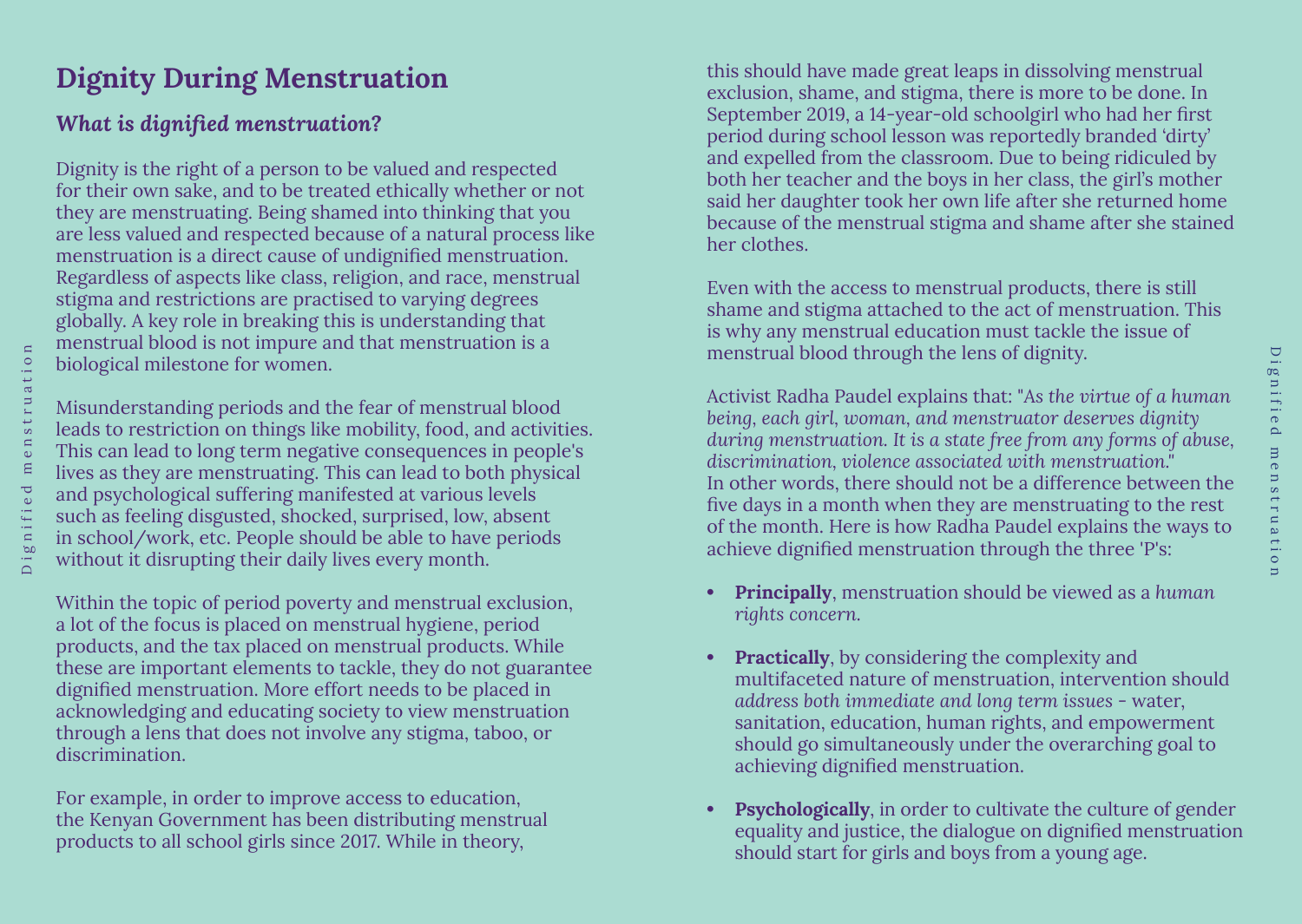



Dignified menstruation

 $\mathbf{r}$ 

٣  $\bullet$ 

 $\mathbf{a}$ **bû** 

 $\cap$ 

 $\omega$ 

 $\infty$  $\square$ 

 $\circ$  $\sigma$ Þ

### **Dear Big Sisters**, Women in Nepal practice menstruation separation norms where for at least the first 3-5 days of them bleeding they are made to "live separately". Women would be restricted from entering the kitchen, sleeping on their beds and basically restricted from accessing many areas inside the house. Even the colloquial word for it is "Bahira niskeko" meaning "out of the house". The term explains itself explains it very well. In my house, we are all women of menstruating age. There can be times when all of us have this cycle intersecting. In such a scenario, how can we run the household activities, starting with cooking food for ourselves, if we were restricted from entering the kitchen. If we choose to follow the traditional practice of remaining away from the kitchen, we would starve for days. This is not what we can afford. After analysing these practicalities of life, my family started to break the norm and enters the kitchen during the menstrual cycle. We are free to move around the house, cook, sleep on our own beds, wear any clothes we like or eat in any plates we choose. Can you imagine us being tagged as rebels for taking this step? This is how bad it used to be and it still is the case in many parts of Nepal today including the most advanced city Kathmandu.

**Submission by Anuja**, **29**, **nepal**

*Framework developed by activist Radha Paudel*